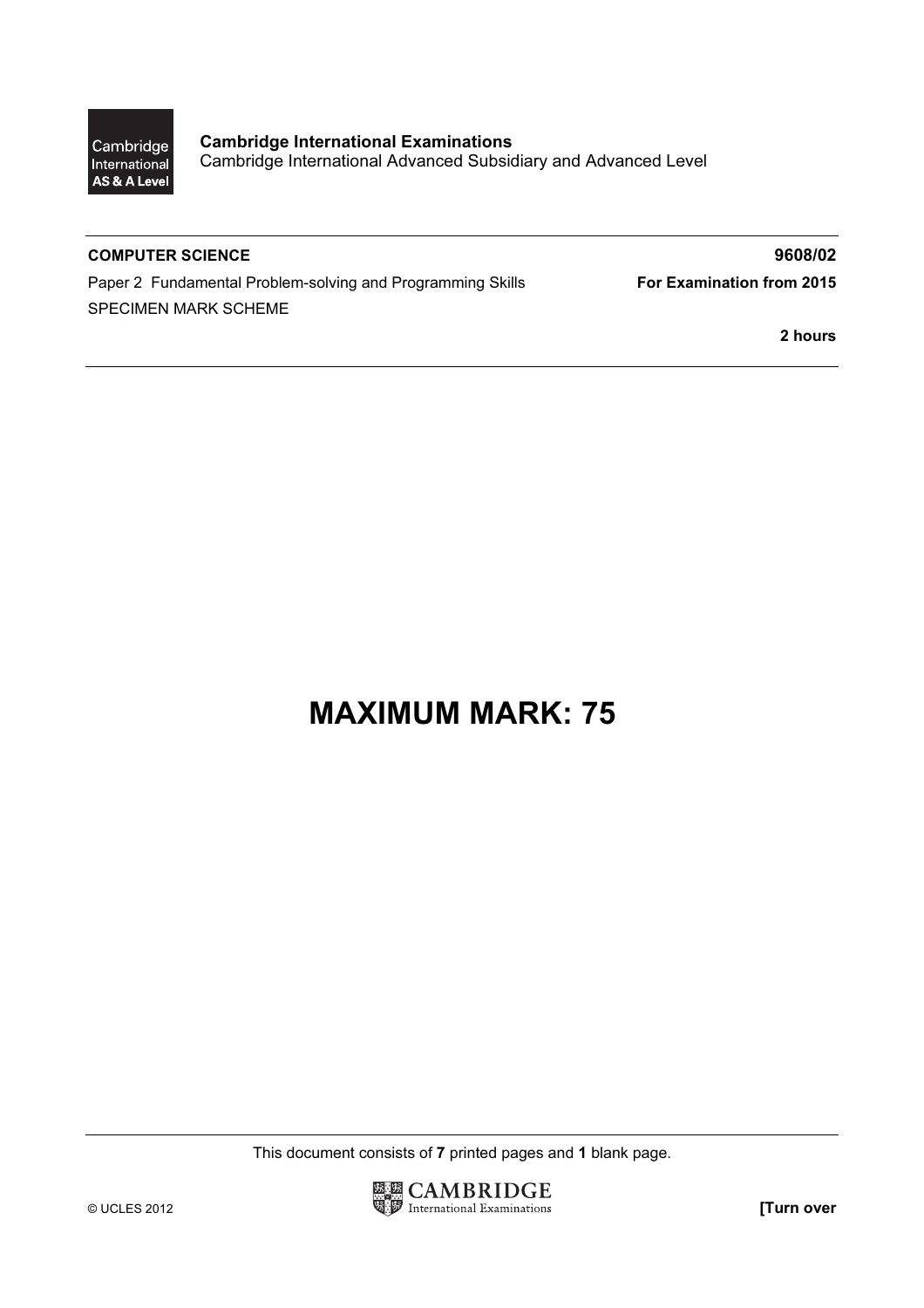1 Dim HomeTeamName As String Dim AwayTeamName As String Dim WinningTeamName As String Dim HomeRuns As Integer Dim AwayRuns As Integer Dim RunDifference As Integer HomeTeamName = Console.ReadLine HomeRuns = Console.ReadLine AwayTeamName = Console.ReadLine AwayRuns = Console.ReadLine If HomeRuns > AwayRuns Then WinningTeamName = HomeTeamName Else WinningTeamName = AwayTeamName End If RunDifference = Math.Abs(HomeRuns - AwayRuns) Console.WriteLine("Winning team was " & WinningTeamName & " who scored " & RunDifference & " more runs") Mark as follows: Declaration of name strings [1] Declaration of scores [1] [1] **Declaration of scores** [1] Input for name strings [1] Input of two scores [1] Calculation of the runs difference [1] Calculation of the difference [1]  $2 \times$  IF or IF-THEN-ELSE used [1] Stored as WinningTeamName **[1] Stored as WinningTeamName [1]** Output shows team and runs difference **[1]**  $\begin{bmatrix} 1 \end{bmatrix}$ 

[Total: 9]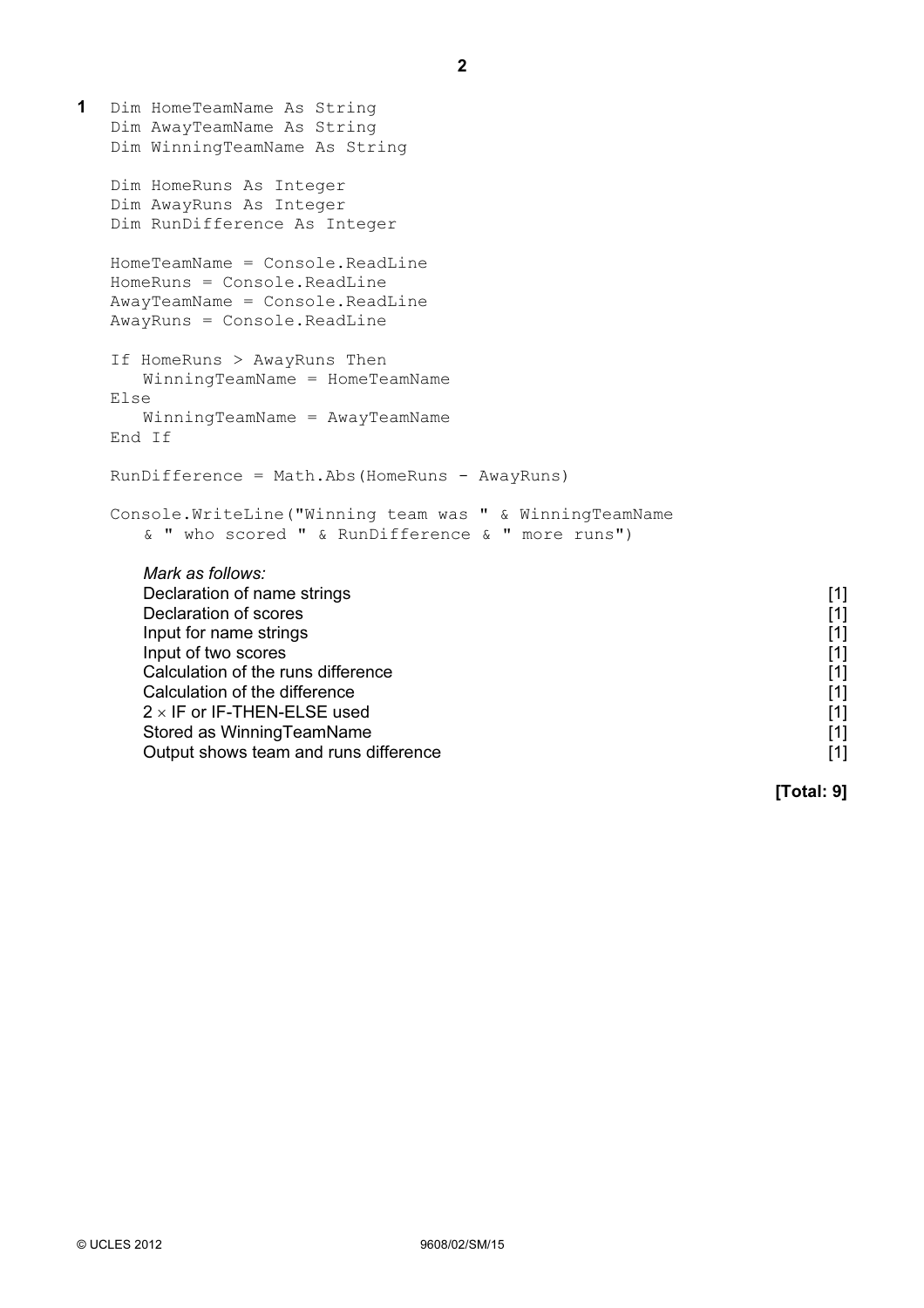| 2 |                                                                                                                                                                             | (a) (i) Identifier table:<br><b>INTEGER</b><br>Explanation – the next number selected                                                                                                                                | $[1]$<br>$[1]$          |
|---|-----------------------------------------------------------------------------------------------------------------------------------------------------------------------------|----------------------------------------------------------------------------------------------------------------------------------------------------------------------------------------------------------------------|-------------------------|
|   |                                                                                                                                                                             | (ii) Pseudocode:<br>FOR Counter $\leftarrow$ 1 to 6<br>NextNumber $\leftarrow$ INT (RND () *50) + 1<br>OUTPUT NextNumber<br><b>ENDFOR</b> / anything to mark the end of the loop<br>OUTPUT "That completes the draw" | $[1]$<br>$[1]$<br>$[1]$ |
|   | (b) Program code demonstrates:<br>declaration of variables<br>$[1]$<br>correctly formed 'count-controlled' loop<br>$[1]$<br>clear use of relevant inbuilt function<br>$[1]$ |                                                                                                                                                                                                                      |                         |
|   |                                                                                                                                                                             | (c) (i) Explanation, e.g., It is not known how many times the loop needs to be executed to<br>generate 6 different numbers.                                                                                          | $[1]$                   |
|   |                                                                                                                                                                             | (ii) any post-condition or pre-condition loop                                                                                                                                                                        | $[1]$                   |
|   |                                                                                                                                                                             | (iii) PROCEDURE InitialiseNumberDrawn<br>FOR Index $\leftarrow$ 1 TO 50<br>NumberDrawn [Index] $\leftarrow$ FALSE<br>ENDFOR<br>END PROCEDURE                                                                         | $[3]$                   |
|   |                                                                                                                                                                             | (iv) CALL InitialiseNumberDrawn<br>Generated $\leftarrow$ 0<br>REPEAT // start of loop                                                                                                                               |                         |
|   |                                                                                                                                                                             | $NextNumber \leftarrow GenerateNumber()$<br>IF NumberDrawn [NextNumber] = FALSE<br>THEN                                                                                                                              | $[2]$                   |
|   |                                                                                                                                                                             | OUTPUT NextNumber<br>Generated $\leftarrow$ Generated + 1<br>$NumberDrawn[NextNumber] \leftarrow TRUE$                                                                                                               | $[1]$                   |
|   |                                                                                                                                                                             | ENDIF<br>UNTIL Generated = $6$ // end of loop<br>OUPUT "That completes the draw"                                                                                                                                     | $[2]$<br>$[1]$          |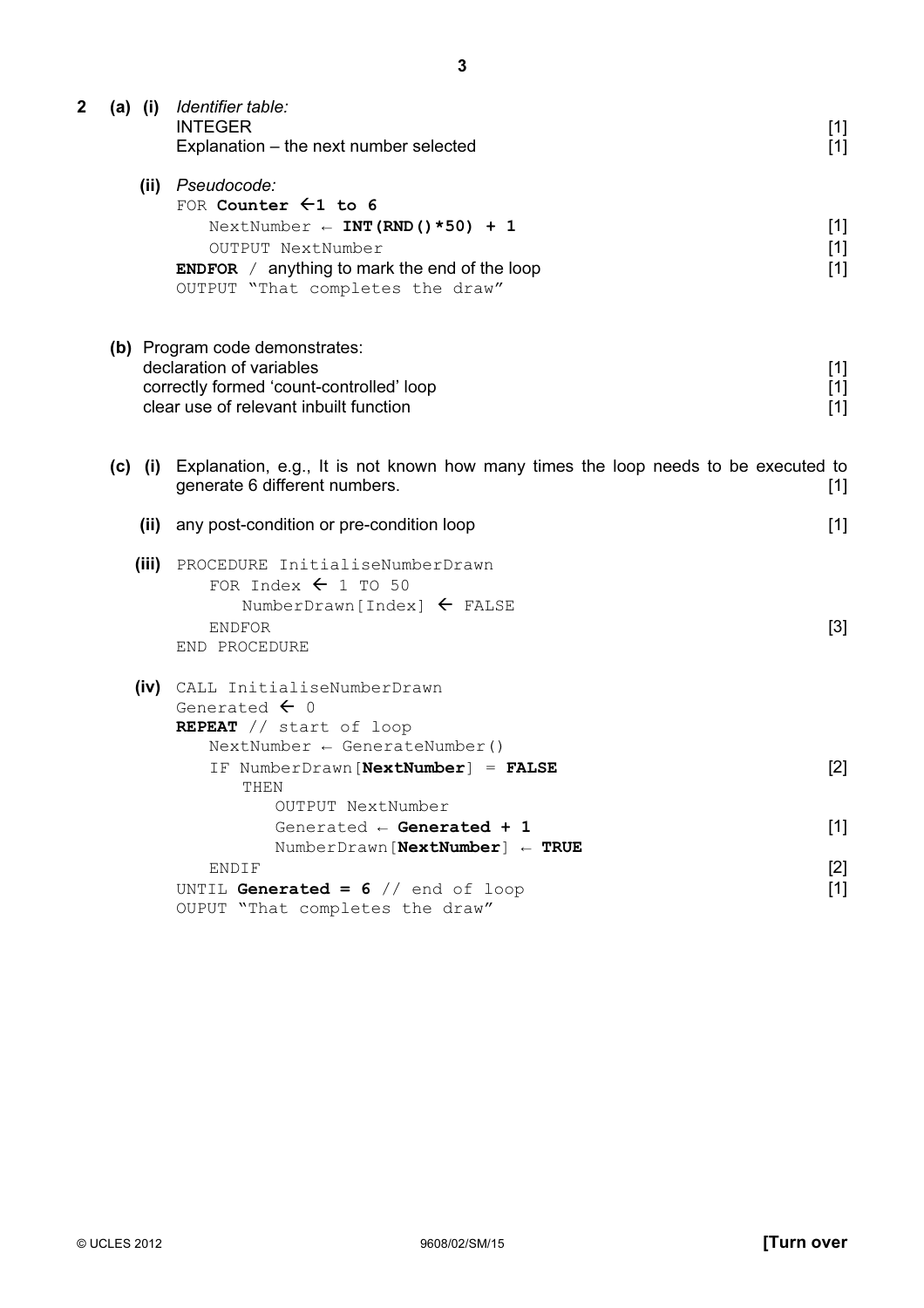NumberDrawn

| 1              | FALSE        |
|----------------|--------------|
| $\overline{c}$ | <b>FALSE</b> |
| 3              | <b>TRUE</b>  |
| 4              | <b>FALSE</b> |
| 5              | <b>FALSE</b> |
| 6              | <b>FALSE</b> |
| $\overline{7}$ | <b>FALSE</b> |
| 8              | <b>FALSE</b> |
| 9              | <b>TRUE</b>  |
| 10             | <b>FALSE</b> |
|                |              |
|                |              |
| 39             | <b>FALSE</b> |
| 40             | <b>FALSE</b> |
| 41             | <b>FALSE</b> |
| 42             | TRUE         |
| 43             | <b>FALSE</b> |
| 44             | <b>FALSE</b> |
| 45             | <b>FALSE</b> |
| 46             | <b>FALSE</b> |
| 47             | <b>TRUE</b>  |
| 48             | <b>FALSE</b> |
| 49             | <b>FALSE</b> |
|                |              |

 Mark as follows:  $4 \times$  correct 'TRUE' cells [1] All other cells FALSE All cells contain something

 $(vi)$  3 47 9 42

|             | [1]<br>[1] |
|-------------|------------|
| [Total: 23] | [1]        |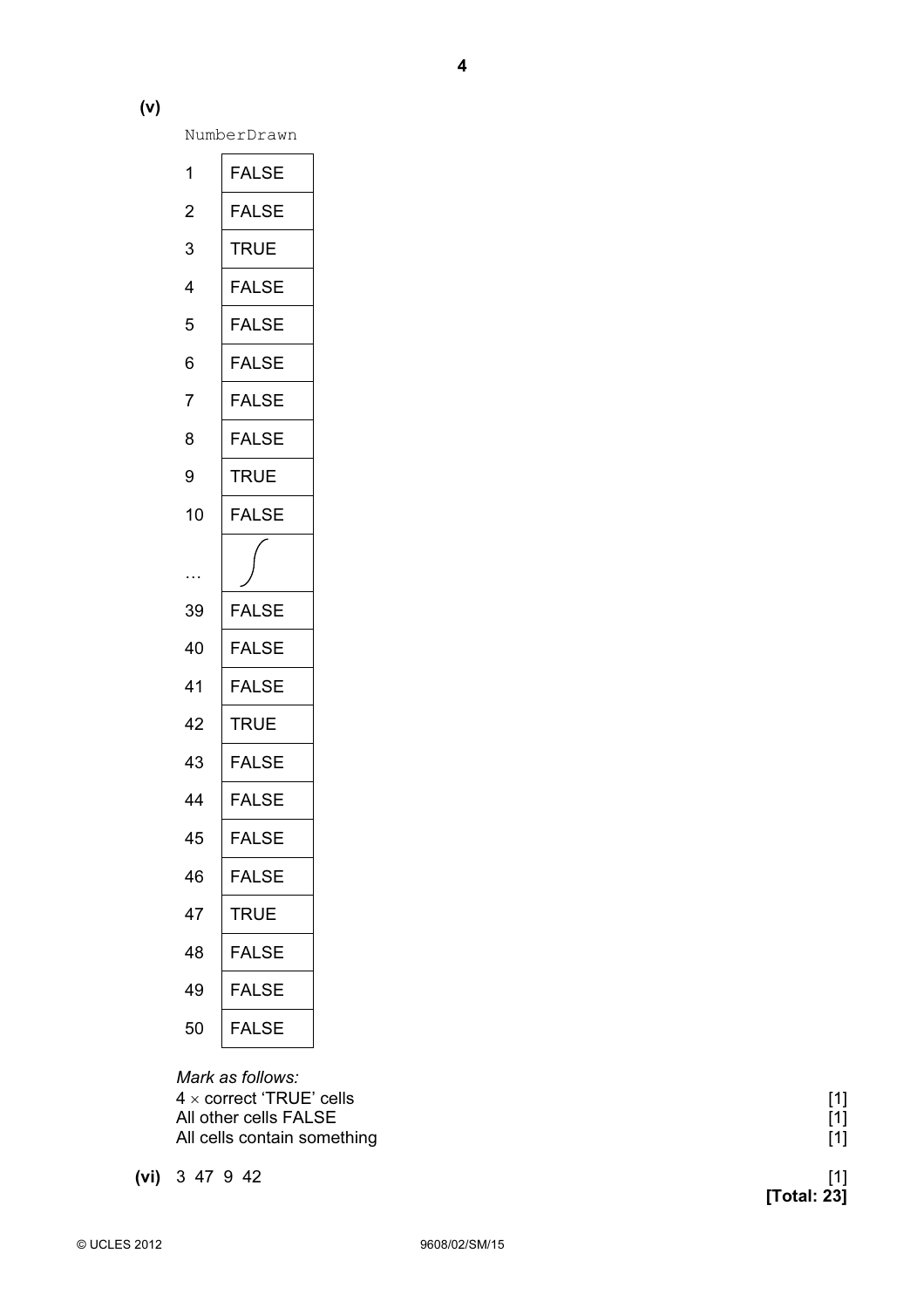| 3 | (a)                                                                                                                     |      | 2<br>3<br>4 | the identifier name for the function (chosen by the programmer)<br>the parameter<br>data type (for the parameter)<br>data type for the value returned by the function | [1] |
|---|-------------------------------------------------------------------------------------------------------------------------|------|-------------|-----------------------------------------------------------------------------------------------------------------------------------------------------------------------|-----|
|   |                                                                                                                         | (ii) |             | Variable PossibleWinner stores the value returned by the function.                                                                                                    |     |
|   | (b) The data must be available each week.<br>When the program terminates after each weekly run, the data must be saved. |      |             |                                                                                                                                                                       |     |





## (d) (i)  $Index-INTER - Array subscript$  [3]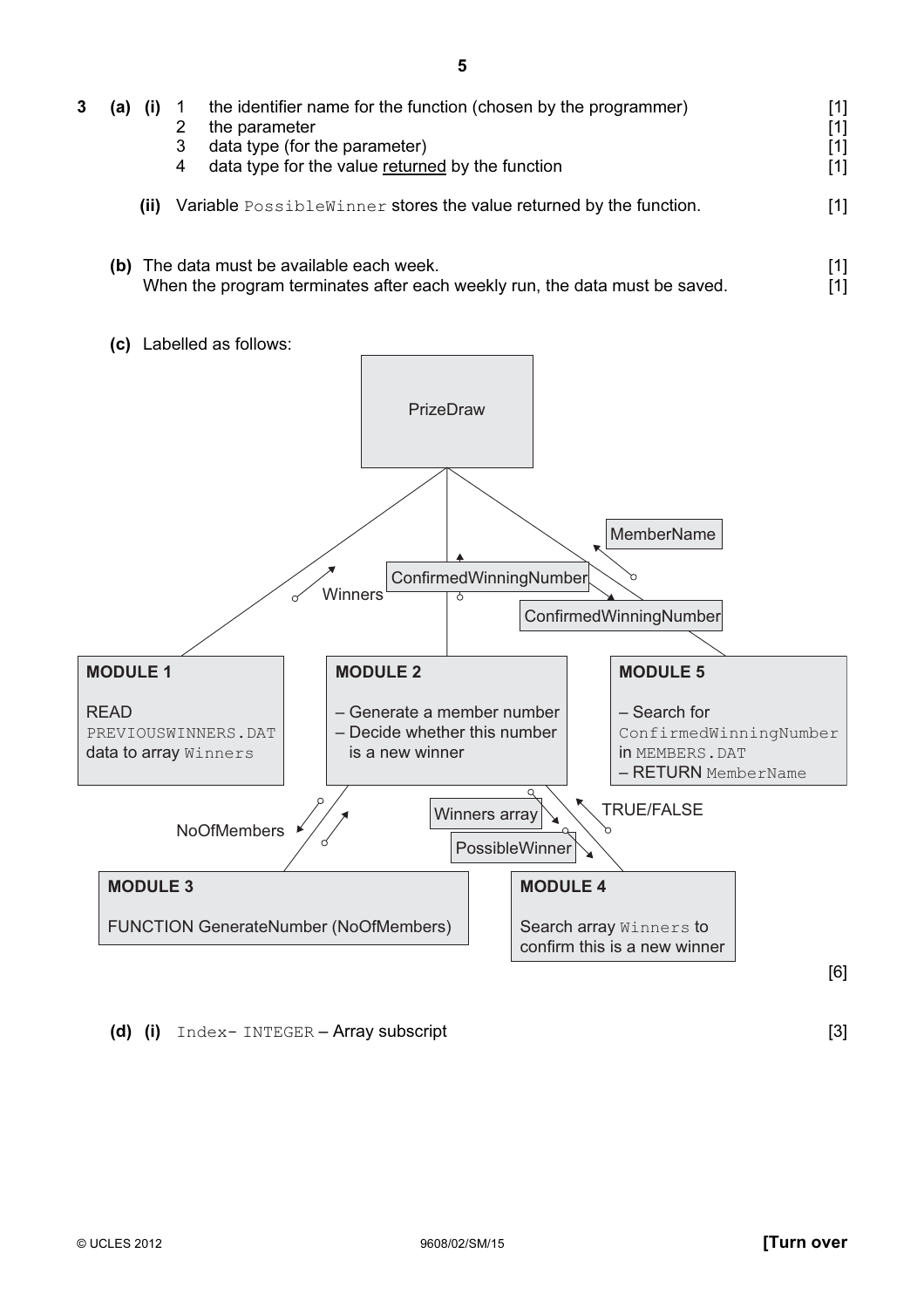| (ii)    | Mark as follows:<br>procedure header<br>open the file<br>correct open mode used<br>index initialised<br>loop<br>read line of text<br>assign to next array element<br>increment index<br>test for EOF<br>output message shown | $[1]$<br>$[1]$<br>$[1]$<br>$[1]$<br>$[1]$<br>$[1]$<br>$[1]$<br>$[1]$<br>$[1]$<br>$[1]$<br>[max 8] |
|---------|------------------------------------------------------------------------------------------------------------------------------------------------------------------------------------------------------------------------------|---------------------------------------------------------------------------------------------------|
| (e) (i) | DataLength $\leftarrow$ LEN (MemberData)                                                                                                                                                                                     | $[1]$                                                                                             |
| (ii)    | MemberNumber $\leftarrow$ LEFT (MemberData, 4)                                                                                                                                                                               | $[1]$                                                                                             |
| (iii)   | MemberName $\leftarrow$ MID (MemberData, 6, DataLength - 5)                                                                                                                                                                  | $[1]$                                                                                             |
|         |                                                                                                                                                                                                                              | [Total: 27]                                                                                       |

| 4 (a) (i) P    | $[1]$ |
|----------------|-------|
| (ii) 87        | $[1]$ |
| (b) 84         | $[1]$ |
| PEKOHOX<br>(c) | $[1]$ |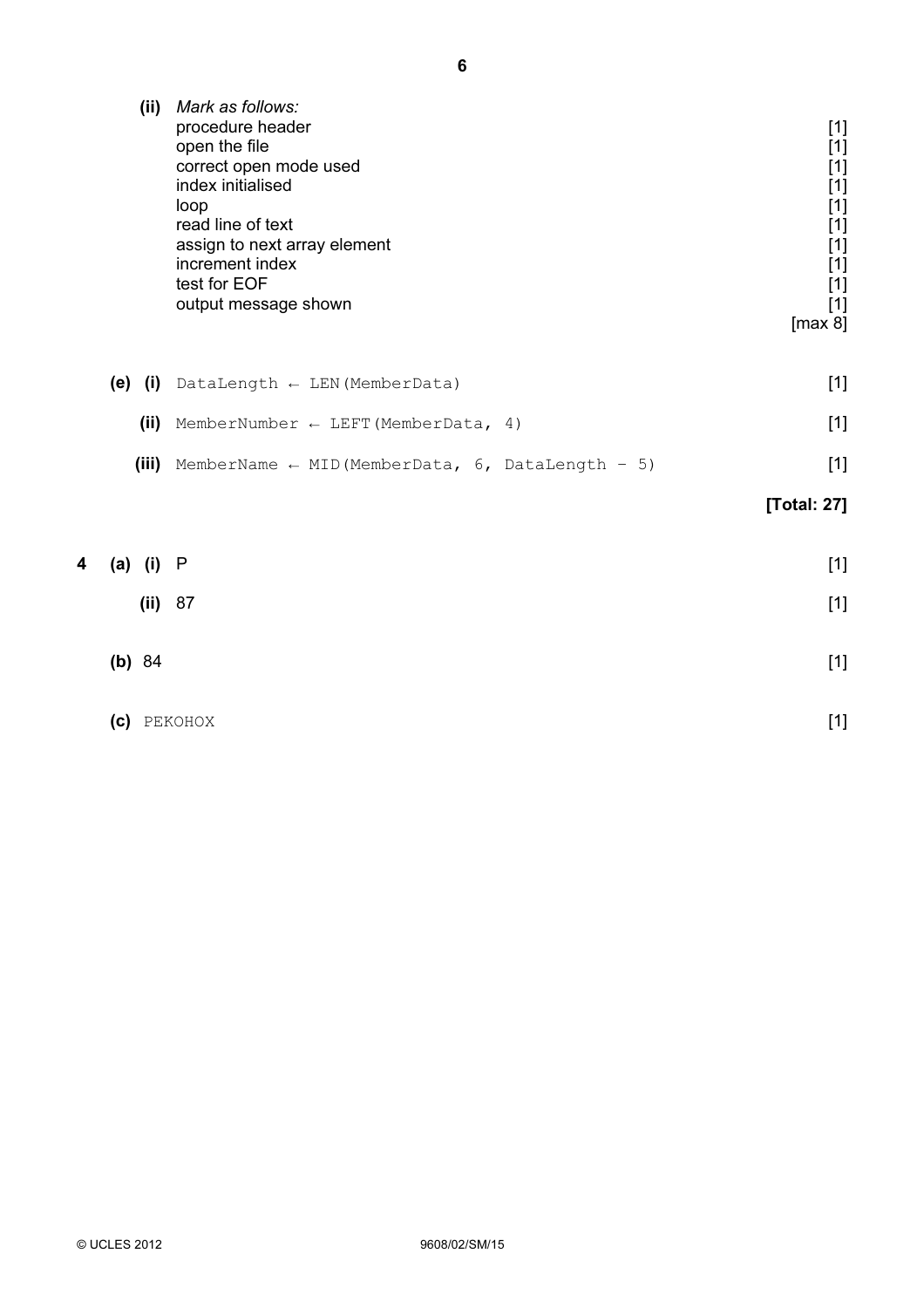| (d) (i)<br>INPUT MessageString                                |       |
|---------------------------------------------------------------|-------|
| LengthMessageString $\leftarrow$ LEN (MessageString)          |       |
| NewString $\leftarrow$ ""                                     |       |
| FOR CharacterPosition $\leftarrow$ 1 TO LengthMessageString   |       |
| Found $\leftarrow$ FALSE                                      |       |
| Index $\leftarrow$ 1                                          |       |
| <b>REPEAT</b>                                                 |       |
| IF MessageString[CharacterPosition] = Alphabet[Index]<br>THEN |       |
| SubstituteCharacter $\leftarrow$ Substitute[Index]            |       |
| Found $\leftarrow$ TRUE                                       |       |
| <b>ELSE</b>                                                   |       |
| $Index \leftarrow Index + 1$                                  |       |
| ENDIF                                                         |       |
| UNTIL Found                                                   |       |
| NewString $\leftarrow$ NewString + SubstituteCharacter        |       |
| <b>ENDFOR</b>                                                 |       |
| OUTPUT NewString                                              |       |
| Mark as follows:                                              |       |
| input of the string                                           | $[1]$ |
| assign NewString as empty                                     | $[1]$ |
| calculation of the string length                              | $[1]$ |
| outer loop                                                    | $[1]$ |
| for 'length' iterations                                       | $[1]$ |
| compare individual characters with Alphabet array             | $[1]$ |
| inner loop to search for character                            | $[1]$ |
| controlled with a counter                                     | $[1]$ |
| new substitute character added to NewString                   | $[1]$ |
|                                                               |       |

 (ii) The code to search the Alphabet array can be avoided. / The ASCII codes for the letters are in sequence.

 $[\max 10]$ 

Example – index position for any character is  $\text{ASC}(\text{ – 64 [2]$ 

final output of NewString [1] [1]

[Total: 16]